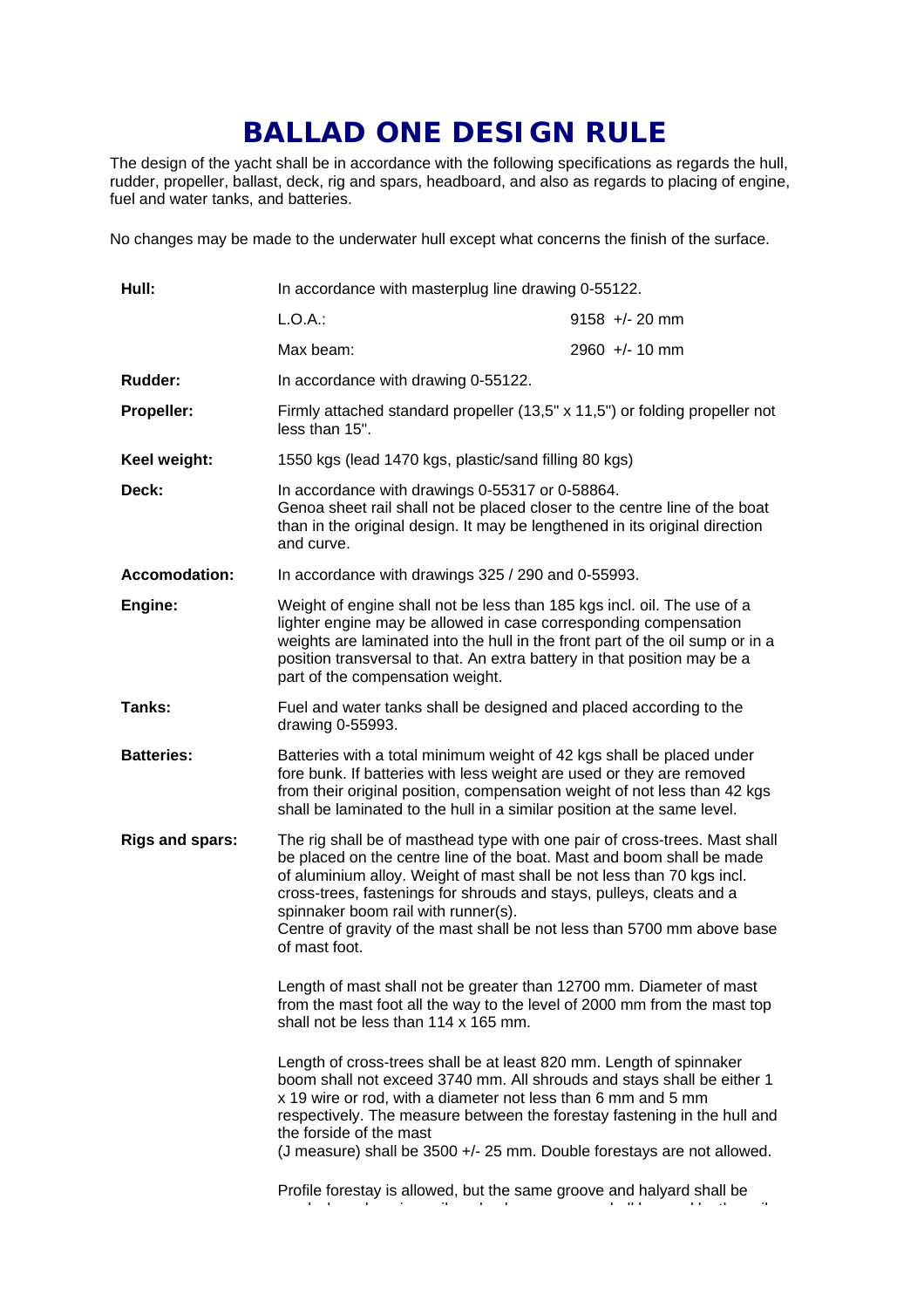|                       | used when changing sail, and only one groove shall be used by the sail.                                                                                                                                                                                                                                                                                                                                                                                                                                                                                                                                                                                                                                                                                                                                          |          |
|-----------------------|------------------------------------------------------------------------------------------------------------------------------------------------------------------------------------------------------------------------------------------------------------------------------------------------------------------------------------------------------------------------------------------------------------------------------------------------------------------------------------------------------------------------------------------------------------------------------------------------------------------------------------------------------------------------------------------------------------------------------------------------------------------------------------------------------------------|----------|
|                       | Inner forestay is not allowed.                                                                                                                                                                                                                                                                                                                                                                                                                                                                                                                                                                                                                                                                                                                                                                                   |          |
|                       | Jockey pole is allowed.                                                                                                                                                                                                                                                                                                                                                                                                                                                                                                                                                                                                                                                                                                                                                                                          |          |
|                       | Twin foresail halyards are allowed.                                                                                                                                                                                                                                                                                                                                                                                                                                                                                                                                                                                                                                                                                                                                                                              |          |
|                       | Pulpits and lifelines shall be fitted in accordance with the design, i.e. as<br>delivered from the yard.                                                                                                                                                                                                                                                                                                                                                                                                                                                                                                                                                                                                                                                                                                         |          |
| Measurement<br>marks: | Black measurement bands of 25 mm width shall be painted on mast and<br>boom.<br>Upper edge of lower mast band shall be at the level of the upper edge of<br>the boom when boom is in horizontal position. Lower edge of upper mast<br>band shall be 9750 mm above upper edge of lower band, and not further<br>from the mast top than 452 mm.<br>Distance from inner edge of boom band to aft mast shall be 2850 mm.                                                                                                                                                                                                                                                                                                                                                                                             |          |
| Sails:                | All types of sailcloth are allowed.<br>At the International Ballad Cups, the following sails shall carry official<br>measurement stamps: spinnakers and genoas larger than 27 m <sup>2</sup> .                                                                                                                                                                                                                                                                                                                                                                                                                                                                                                                                                                                                                   |          |
|                       | <b>Mainsail</b><br>Mainsail shall not be set beyond measure marks on mast and boom.<br>Only a trysail shall be set loose footed.<br>Batten length is optional. Up to four battens may be used. Headboard<br>width shall not be greater than 152 mm. Distance between the top of the<br>headboard and the centre of the upper batten pocket shall not be less<br>than 1950 mm.<br>The MGU measure shall not be greater than 1100 mm. The MGM<br>measure shall not be greater than 1850 mm. Making this measurement,<br>concavities of the leech shall be bridged. The length of the leech is<br>optional.<br>Mainsail shall be marked with the class insigna, a black "B" with a red<br>star unless otherwise prescribed by the national authority.<br>Window in mainsail shall not be greater than 235 x 790 mm. |          |
|                       | <b>Headsails</b><br>Genoa<br>Luff perpendicular (LP)                                                                                                                                                                                                                                                                                                                                                                                                                                                                                                                                                                                                                                                                                                                                                             | 5610 mm  |
|                       | Height of fore triangle (IG/ISP)                                                                                                                                                                                                                                                                                                                                                                                                                                                                                                                                                                                                                                                                                                                                                                                 | 11300 mm |
|                       | Base of fore triangle (J)                                                                                                                                                                                                                                                                                                                                                                                                                                                                                                                                                                                                                                                                                                                                                                                        | 3525 mm  |
|                       | The Luff, which is basis for the measurement, shall be stretched by 300<br>N (30 kp). The length of the leech is optional. Window in genoa shall not<br>be greater than 205 x 965 mm.                                                                                                                                                                                                                                                                                                                                                                                                                                                                                                                                                                                                                            |          |
|                       | When using a profile forestay LP shall be reduced by FSP being defined<br>as the maximum chord of the cross section of the profile forestay<br>multiplied by 2 - the chord is measured perpendicular to the longitudinal<br>axis of the profile forestay - and the double chord measurement is<br>rounded to the nearest capital number of centimetre. For example if the<br>profile chord measurement is 28 mm - then LP shall be reduced by<br>60mm as $2x28mm = 56mm$ which shall be rounded to 6 cm.                                                                                                                                                                                                                                                                                                         |          |
|                       | <b>Spinnaker</b><br>Leech (SL) shall not be greater than                                                                                                                                                                                                                                                                                                                                                                                                                                                                                                                                                                                                                                                                                                                                                         | 11300 mm |
|                       | Max width (SMW)                                                                                                                                                                                                                                                                                                                                                                                                                                                                                                                                                                                                                                                                                                                                                                                                  | 6730 mm  |
|                       |                                                                                                                                                                                                                                                                                                                                                                                                                                                                                                                                                                                                                                                                                                                                                                                                                  |          |